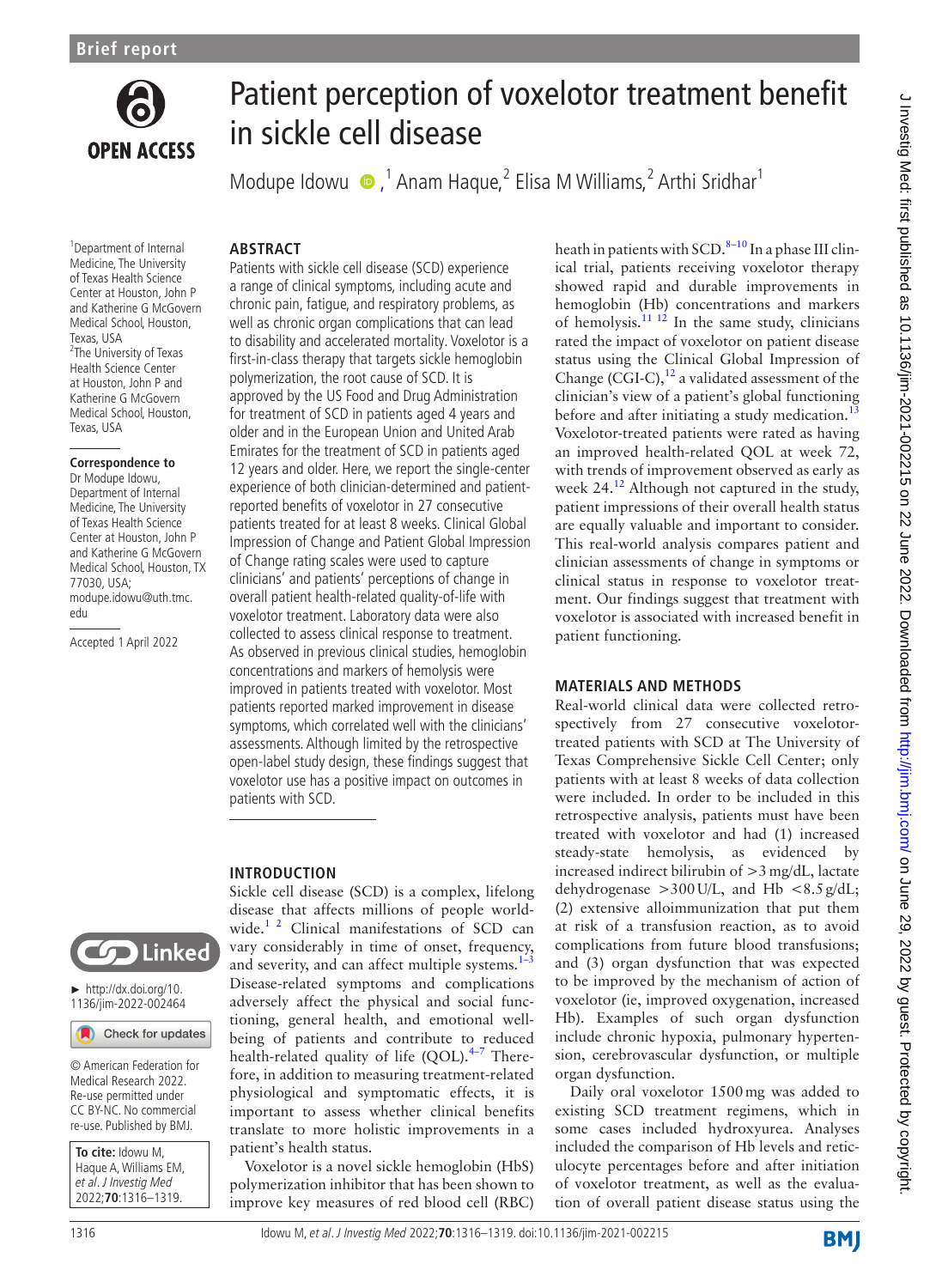CGI-C and Patient Global Impression of Change (PGI-C) scales. The CGI-C is a single-item, 7-point graded scale that captures a clinician's summary rating for a patient's overall health status, taking into consideration multiple symptom domains and all available and clinically relevant patient information, including history, illness severity, and functional ability.<sup>13</sup> This simple instrument is widely used in US Food and Drug Administration–regulated trials and correlates well with standard, well-known research drug efficacy scales.<sup>13</sup> Patients' laboratory and clinical data were reviewed by two experienced hematology providers from the Sickle Cell Center in order to determine the CGI-C rating. One of the providers was the primary hematologist, and the rating the two providers agreed on was used here. The PGI-C is the patient-reported outcome counterpart to the CGI-C, reflecting a patient's impression of improvements with treatment intervention.<sup>14</sup> The protocol was amended to allow assessment of PGI-C data. Ratings on both scales are rated as 'very much improved', 'much improved', 'minimally improved', 'no change', 'worse', 'much worse', or 'very much worse' since treatment initiation. Data collection was performed in accordance with the The University of Texas Health Science Center at Houston Standing Data Collection Protocol that permits the documentation and publication of anonymized patient data collected for standard clinical care. In an effort to reduce bias, PGI-C ratings collected by the study staff were withheld from clinicians until the clinicians completed the CGI-C assessments.

#### **RESULTS**

Of the 27 patients, 4 did not have complete laboratory and PGI-C data. One patient discontinued voxelotor due to pregnancy and was excluded from the analysis. Analysis was performed on data from 23 patients for whom information on Hb levels, reticulocyte percentages, CGI-C, and PGI-C was available. Seventeen of the patients had complete laboratory data, and 23 patients provided PGI-C information. Of note, laboratory test frequency was limited by COVID-19 pandemic restrictions.

Data were analyzed from 23 patients, who ranged in age from 20 to 66 years; 65% were female. Most patients (91%) had the SCD genotype HbSS, and the remaining 9% had HbS $\beta^0$ ; no patient had HbS $\beta^+$  or HbSC genotypes. Six patients were receiving hydroxyurea at baseline. The impact of voxelotor on key laboratory parameters was assessed ≥2 weeks after initiating voxelotor (n=17 patients with complete laboratory data). The mean (SD) change in Hb concentration from baseline was 1.14 g/dL (1.38 g/ dL). A waterfall plot for the change in Hb from baseline for individual patients is shown in [figure](#page-1-0) 1A. Observed Hb improvements were comparable to those seen in the HOPE trial.<sup>15</sup> Reductions in markers of hemolysis, as measured by mean change from baseline, were observed for reticulocyte percentage (-4.2%, SD=4.11%; [figure](#page-1-0) 1B) and total bilirubin  $(-1.01 \text{ mg/dL}, SD=0.98 \text{ mg/dL};$  [figure](#page-1-0) 1C). One patient showed reduced RBC sickling and was less anemic 21 days after initiating treatment with voxelotor.

Each patient provided an assessment of improvement with voxelotor treatment using the PGI-C. A total of 70% (16 of 23) of patients described their overall health as 'very much improved' or 'much improved', 22% (5 of 23)



<span id="page-1-0"></span>**Figure 1** (A) Change in hemoglobin level from baseline. (B) Change in reticulocyte percentage from baseline. (C) Change in total bilirubin from baseline.

described their clinical status as being 'minimally improved', and 8% (2 of 23) perceived 'no change' after initiation of voxelotor [\(figure](#page-2-0) 2A). Some patients also noted substantial improvement in energy and less pain at their typical sites of chronic pain while on voxelotor. The healthcare provider assessed each patient for improvement in health status with voxelotor treatment using the CGI-C. Clinicians provided similar rankings for the patients being analyzed: 83% (19 of 23) of patients were rated as 'very much improved' or 'much improved', 13% (3 of 23) were rated as 'minimally improved', and 4% (1 of 23) were rated as having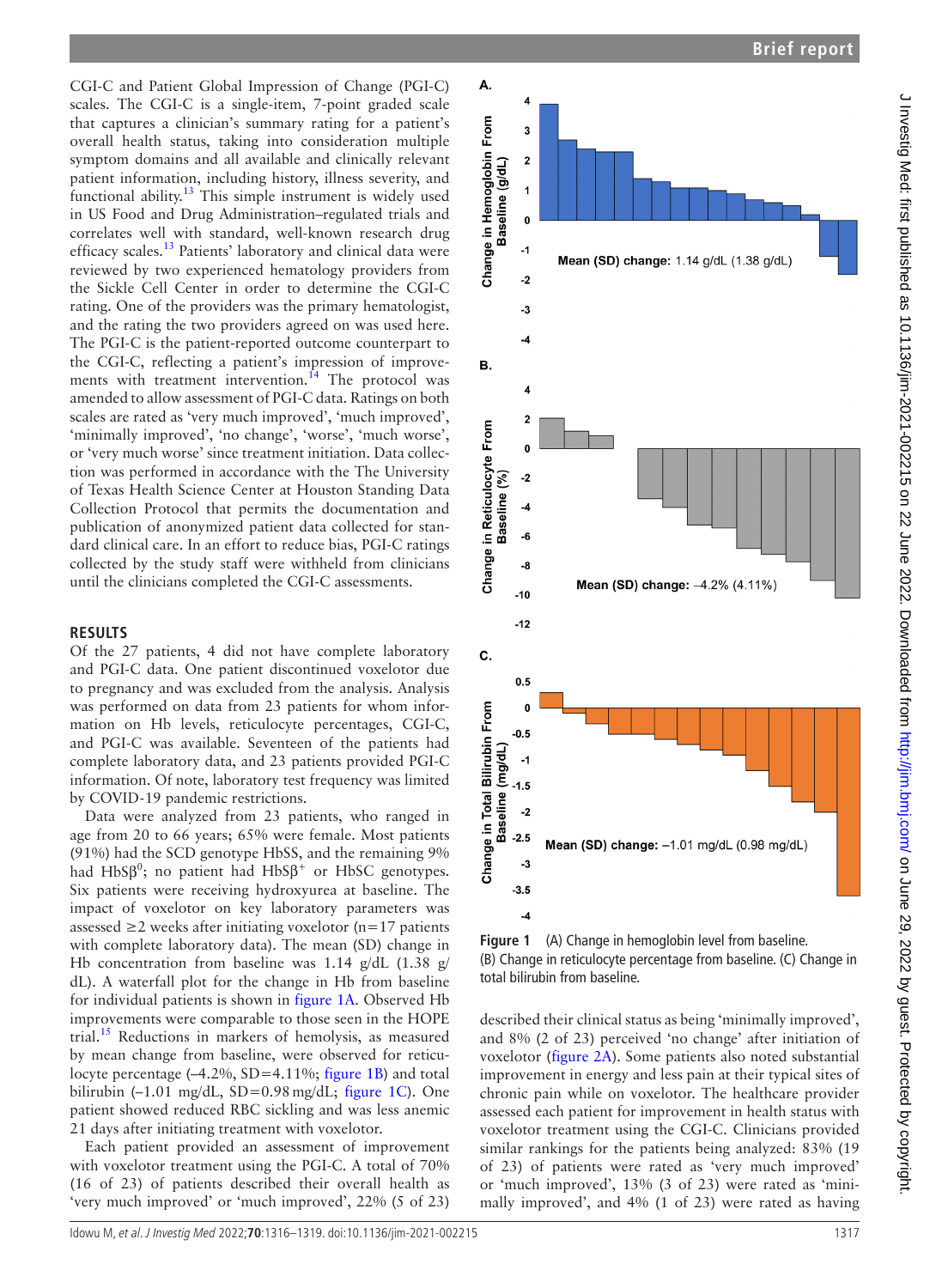

**Figure 2** (A) Patient and clinical assessment improvement with voxelotor therapy. (B) Hemoglobin change and clinical improvement. CGI-C, Clinical Global Impression of Change; PGI-C, Patient Global Impression of Change.

undergone 'no change' in response to voxelotor treatment. CGI-C and PGI-C outcomes were further stratified by Hb response, which suggested that clinical improvement (ratings of 'very much improved' or 'much improved') was not limited to patients who had increases in Hb greater than 1g/dL ([figure](#page-2-0) 2B). For some patients who reported substantial clinical improvement ('very much improved' or 'much improved' symptoms), Hb levels had declined or improved only slightly from baseline.

About 30% of the patients reported mild to moderate diarrhea. This issue was managed by reduction in voxelotor dose until diarrhea improved, at which point patients were titrated back to the recommended dose. For more severe diarrhea, voxelotor was interrupted for 2–3 days and then restarted at a lower dose, with or without the addition of antidiarrheal medications. All patients were alerted to the possibility of diarrhea at voxelotor initiation and were advised not to stop treatment without contacting the physician for guidance on management. Three patients experienced mild headache that resolved within 2 months, and one patient reported arthritic pain in the hands.

# <span id="page-2-0"></span>**DISCUSSION**

This is a real-world study using both PGI-C and CGI-C scales to assess SCD improvement after initiation of voxelotor treatment. In this analysis, most patients reported considerable overall improvement in their health status, which correlated well with the clinicians' impressions. Additionally, some patients indicated substantial improvements in their energy levels and reductions in pain at their typical sites of chronic pain while on voxelotor. One patient noted resolved chronic lower back pain and improved energy after 2 weeks of voxelotor therapy. This patient was consequently able to engage in full-time work and described feeling 'like a normal person'. Another patient reported being more energetic and noticed improvements in their self-esteem and mental health after starting voxelotor. After treatment, this patient was able to work full-time, started attending school part-time, and considered their major depressive disorder to be resolved. Anecdotal evidence of improvements in oxygen saturation, hospitalization rates, and intensity and duration of vaso-occlusive crisis–related pain was also gathered.